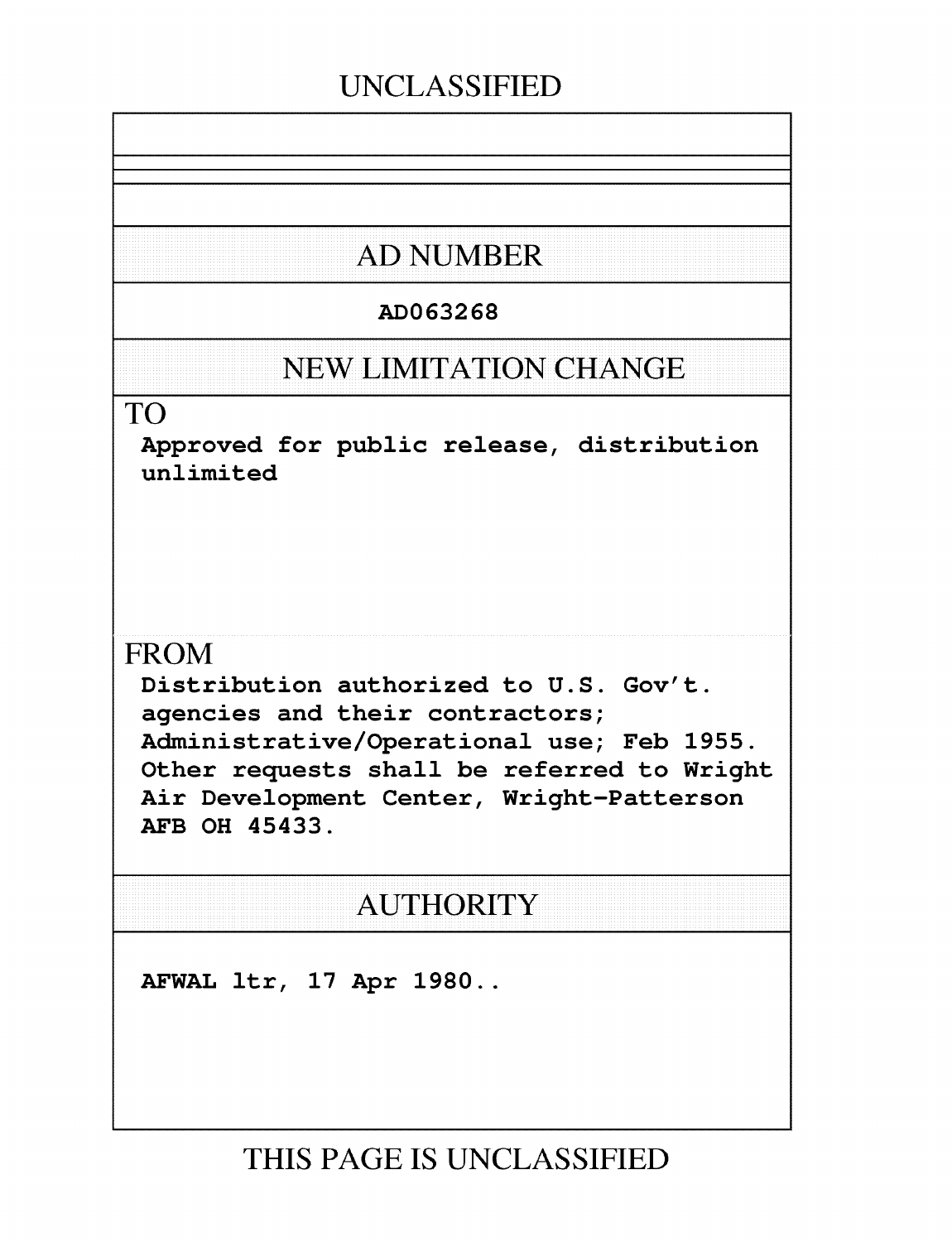THIS REPORT HAS BEEN DELIMITED AND CLEARED FOR PUBLIC RELEASE UNDER DOD DIRECTIVE 5200.20 AND NO RESTRICTIONS ARE IMPOSED UPON ITS USE AND DISCLOSURE.

DISTRIBUTION STATEMENT A

APPROVED FOR PUBLIC RELEASE; DISTRIBUTION UNLIMITED.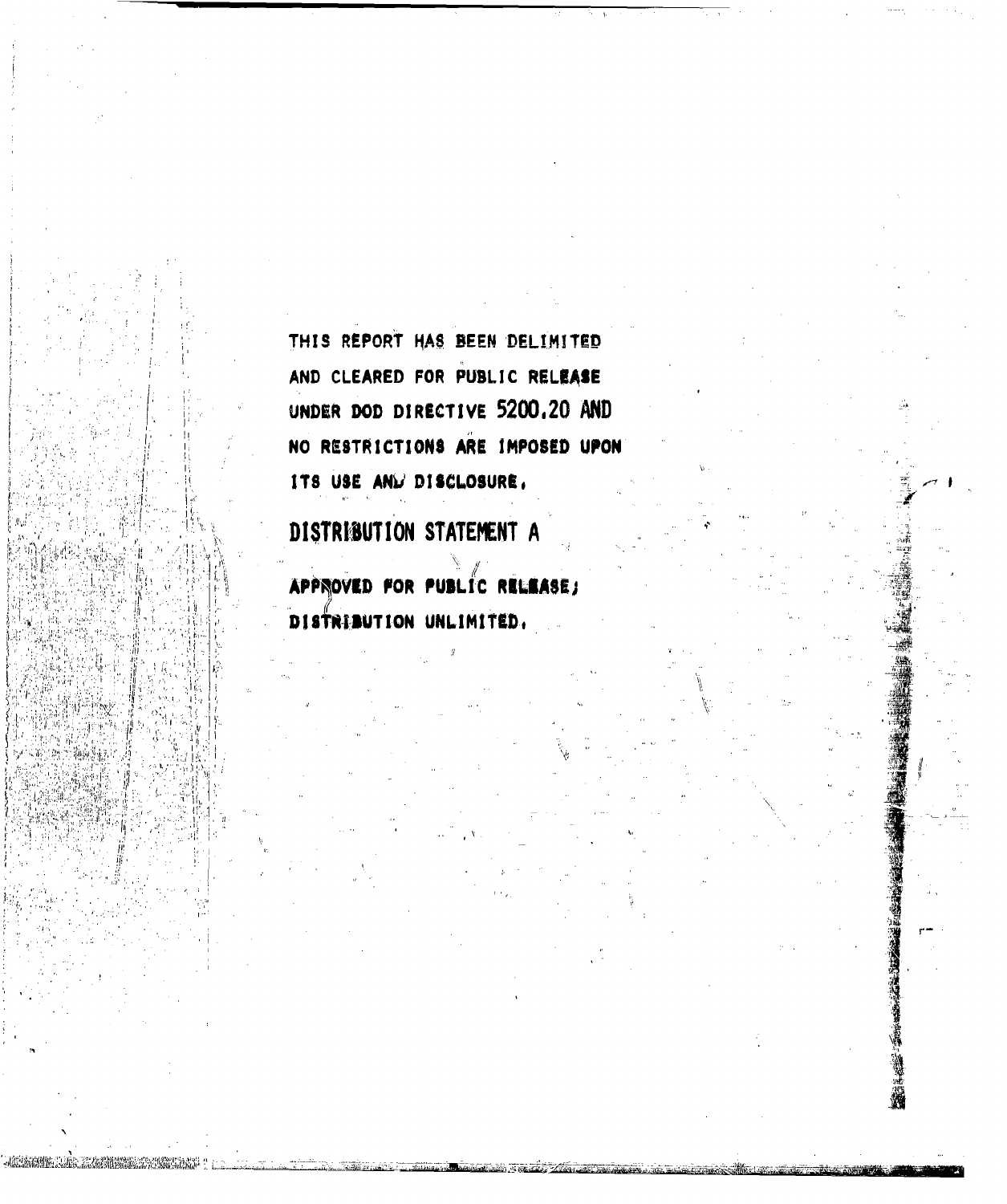

# *Imed Sarvices Technical Information Agene*

## Reproduced by **DOCUMENT SERVICE CENTER** KNOTT BUILDING, DAYTON, 2, OHIO

Because of our limited supply, you are requested to<br>RETURN THIS COPY WHEN IT HAS SERVED YOUR PURPOSE so that it may be made available to other requesters. Your cooperation will be appreciated.

**COTICE: WHEN GOVERNMENT OR OTHER DRAWINGS, SPECIFICATIONS OR OTHER DATA** SRE USED FOR ANY PURPOSE OTHER THAN IN CONNECTION WITH A DEFINITELY RELATE COVERNMENT PROCUREMENT OPERATION, THE U.S. GOVERNMENT THEREBY INCURS **SO RESPONSIBILITY, NOR ANY OBLIGATION WHATSOEVER; AND THE FACT THAT THE** GOVERNMENT MAN HAVE FORMULATED, FURNISHED, OR IN ANY WAY SUPPLIED THE GAID DRAWINGS, SPECIFICATIONS, OR OTHER DATA IS NOT TO BE REGARDED BY MPLICATION OR UTHERWISE AS IN ANY MANNER LICENSING THE HOLDER OR ANY OTHER PERSON OR CORIM RATION, OR CONVEYING ANY RIGHTS OR PERMISSION TO MANUFACTUE USE OR SELL ANY PATENTED INVENTION THAT MAY IN ANY WAY BE RELATED THERETO.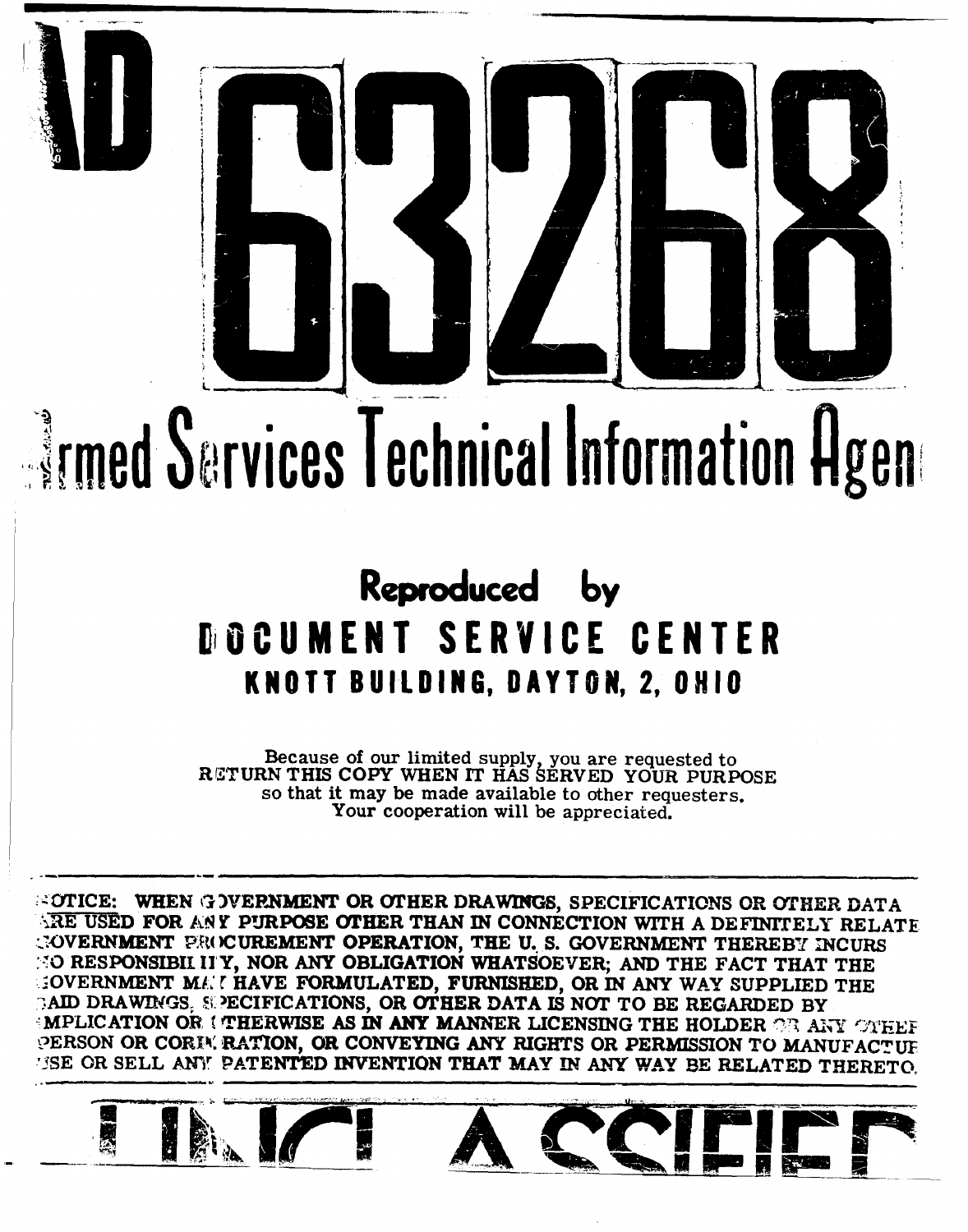WADC TECHNICAL REPORT 54-576 PART **I**

## EFFECT OF METALS ON LUBRICANTS

Part **1.** Design, Development and Instrumentation of a High Temperature Bath

*VERNON A. LAUER*

*MATERIALS LABORATORY*

 $\mathcal{L}^{\mathcal{L}}$ 

*FEBRUARY 1955*

 $\mathcal{A}$ 

WRIGHT AIR DEVELOPMENT CENTER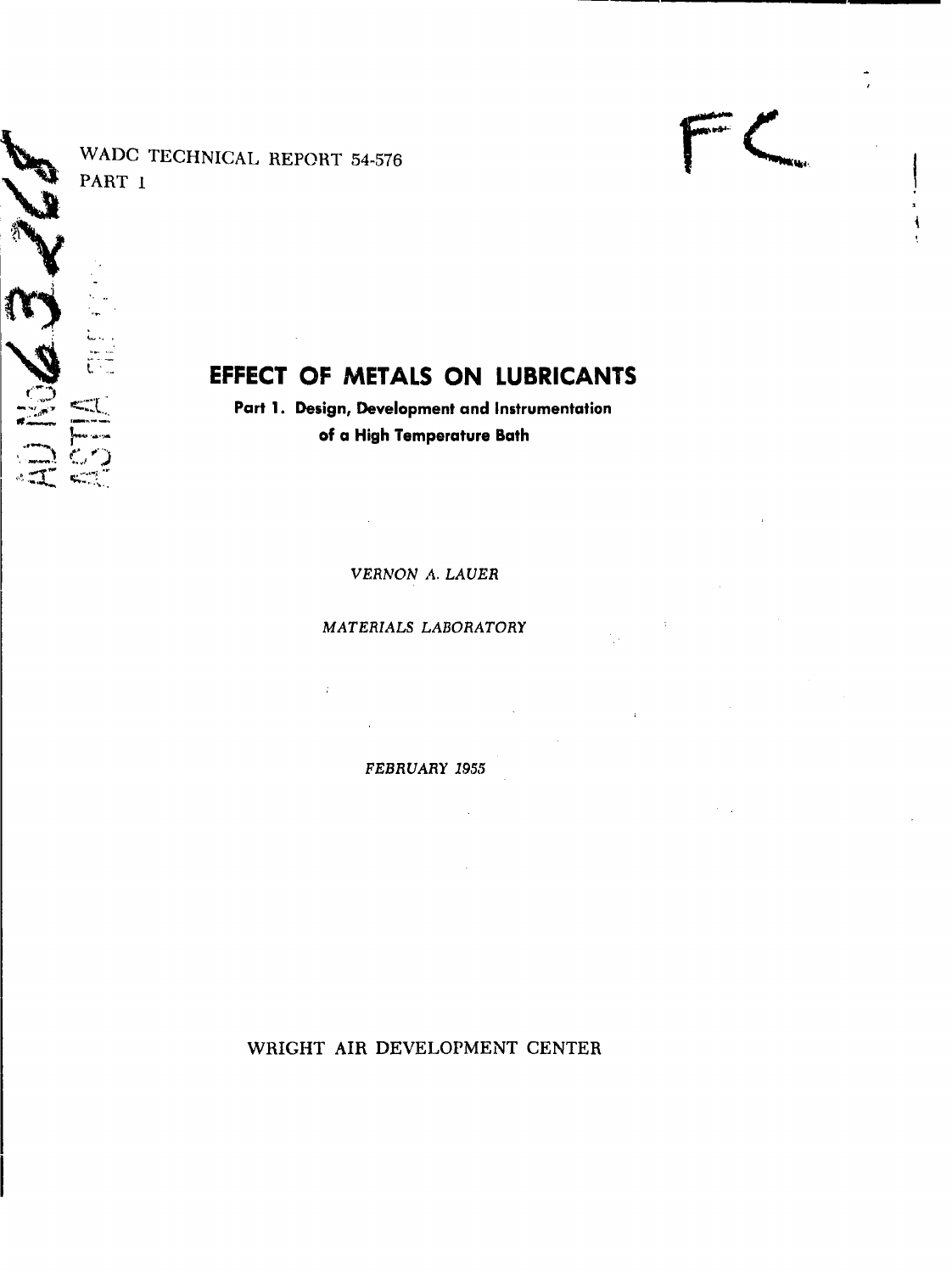WADC TECHNICAL REPORT 54-576 PART **I**

 $\overline{a}$ 

Ġ,

 $\frac{1}{2}$ 

### **EFFECT** OF **METALS ON LUBRICANTS**

Part **1.** Design, Development and Instrumentation of **a** High Temperature Bath

*VERNON* A. *LAUER*

*MATERIALS LABORATORY*

 $\mathbb{Z}^{d-1}$ 

*FEBRUARY 1955*

PROJECT No. **7831**

WRIGHT AIR DEVELOPMENT CENTER AIR RESEARCII AND DEVELOPMENT COMMAND UNITED STATES AIR FORCE WRIGHT-PATTERSON AIR FORCE BASE, **01110**

Carpenter litho & Prtg, Co., Sprinqfield, **0.** 300 - 3 Nay **1955**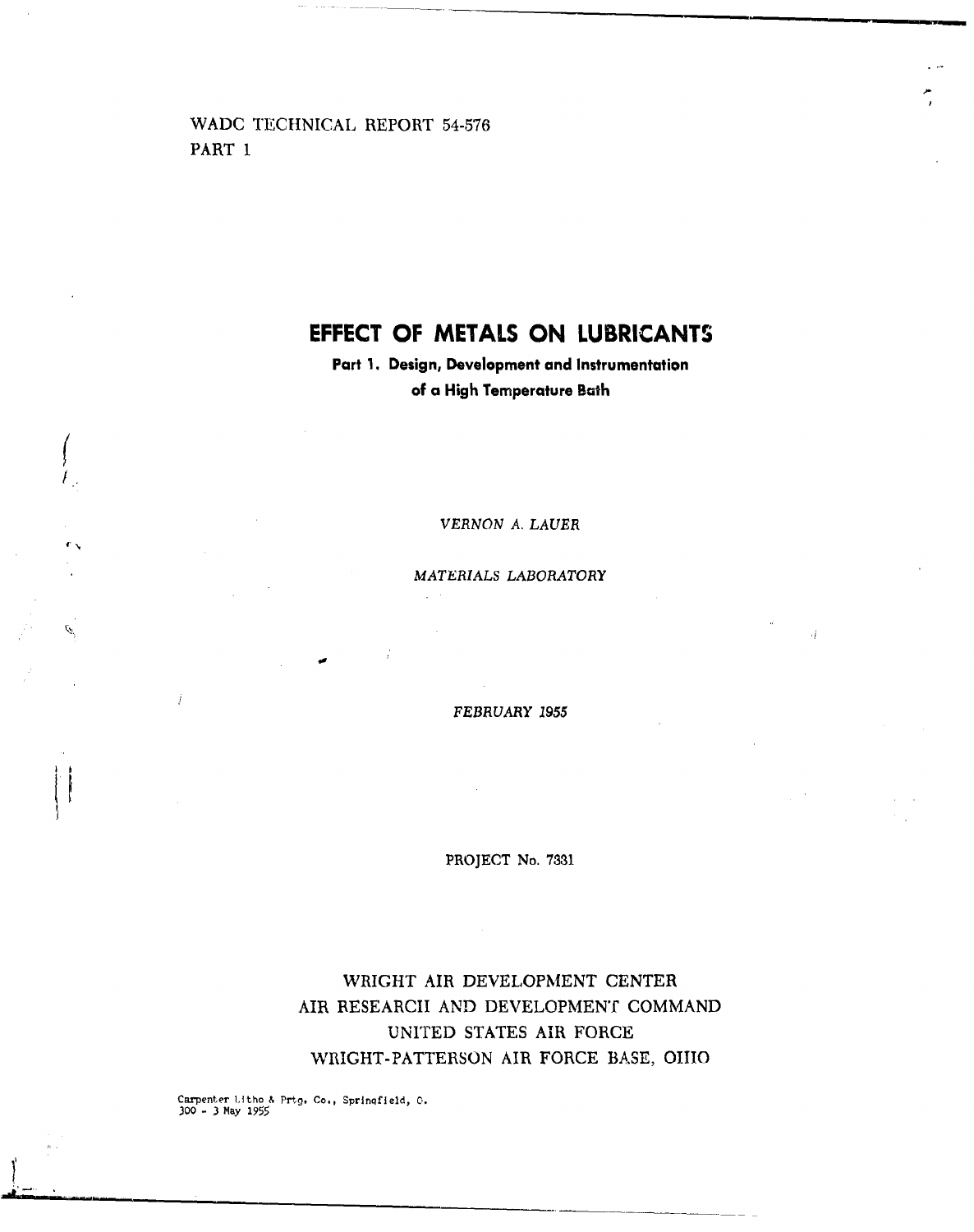FOREWORD

This report was prepared by tho lubricants Section, Organic Materials Branch. The work was initiated under Project No. 7331. "Hydraulic Fluids' Task No. 73314, "lubricants', formerly RDO No. 613-15, \*Hydraulic Fluids and Lubricants', and was administered under the direction of the Materials Laboratory, Directorate of Research, Wright Air Development Center, with Mr. V. A. Lauer acting as project engineer.

WADC TR 54-576 Pt **1**

Personal From The From The Terms of the Terms of the Terms of the Terms of the Terms of the Terms of the Terms **Reproduced From**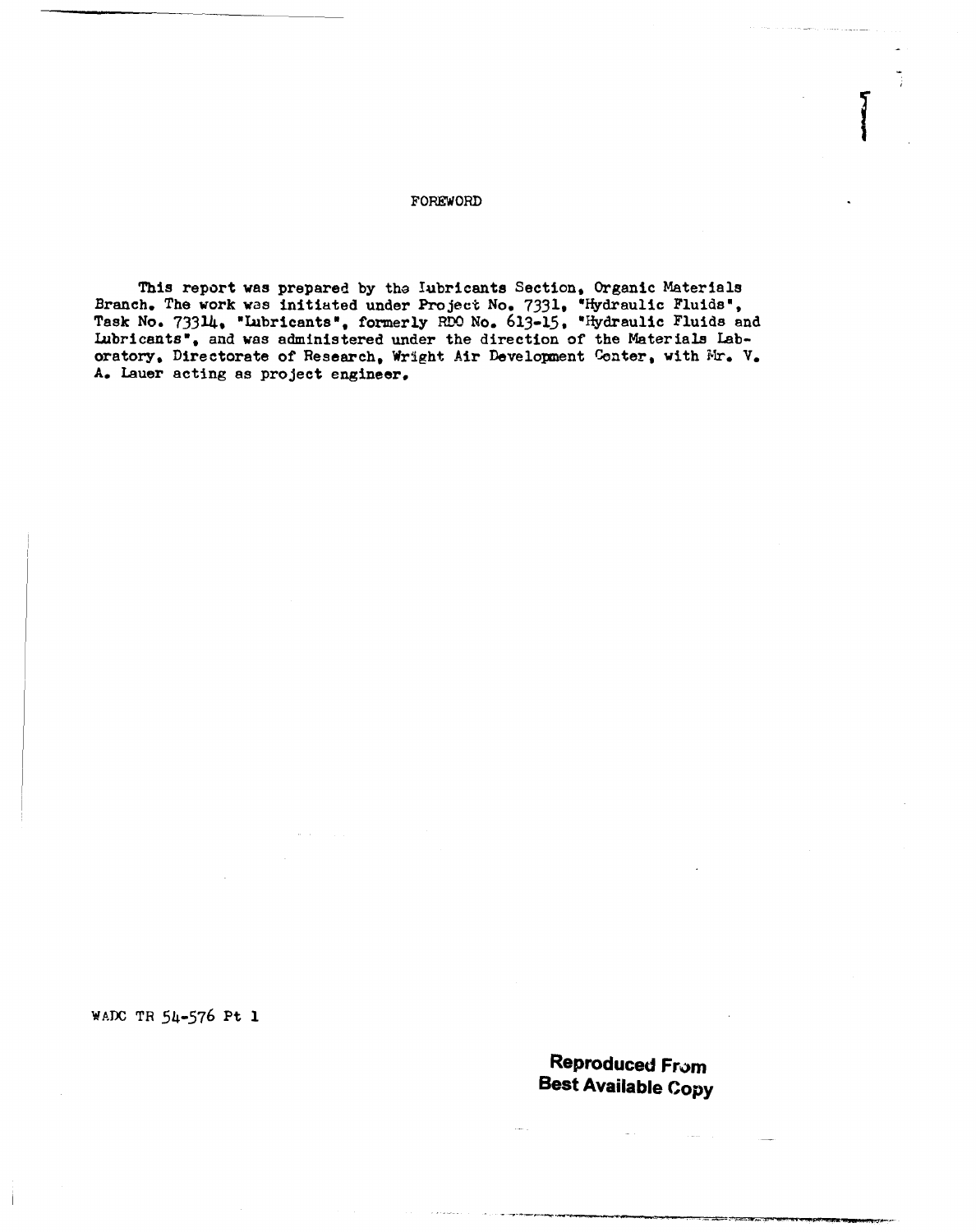#### ABSTRACT

This report is the first of a series of reports concerning the effect of metals on the stability of lubricants at elevated temperatures. In order to acconplish this, equipment capable of attaining these temperatures was required.

This report describes the design, development and instrumentation of a high temperature bath capable of attaining and controlling temperatures up to  $700^{\circ}$ ±1.0°F.

#### **PUBLICATION** REVIEW

This report has been reviewed and is approved.

FOR THE COMMANDER:

 $\mathscr{L} \times \mathscr{L} \rightarrow \mathscr{L}$ 

M. R. WHITMORE Technical Director Materials laboratory Directorate of Research

#### WADC TR 54-576 Pt 1 111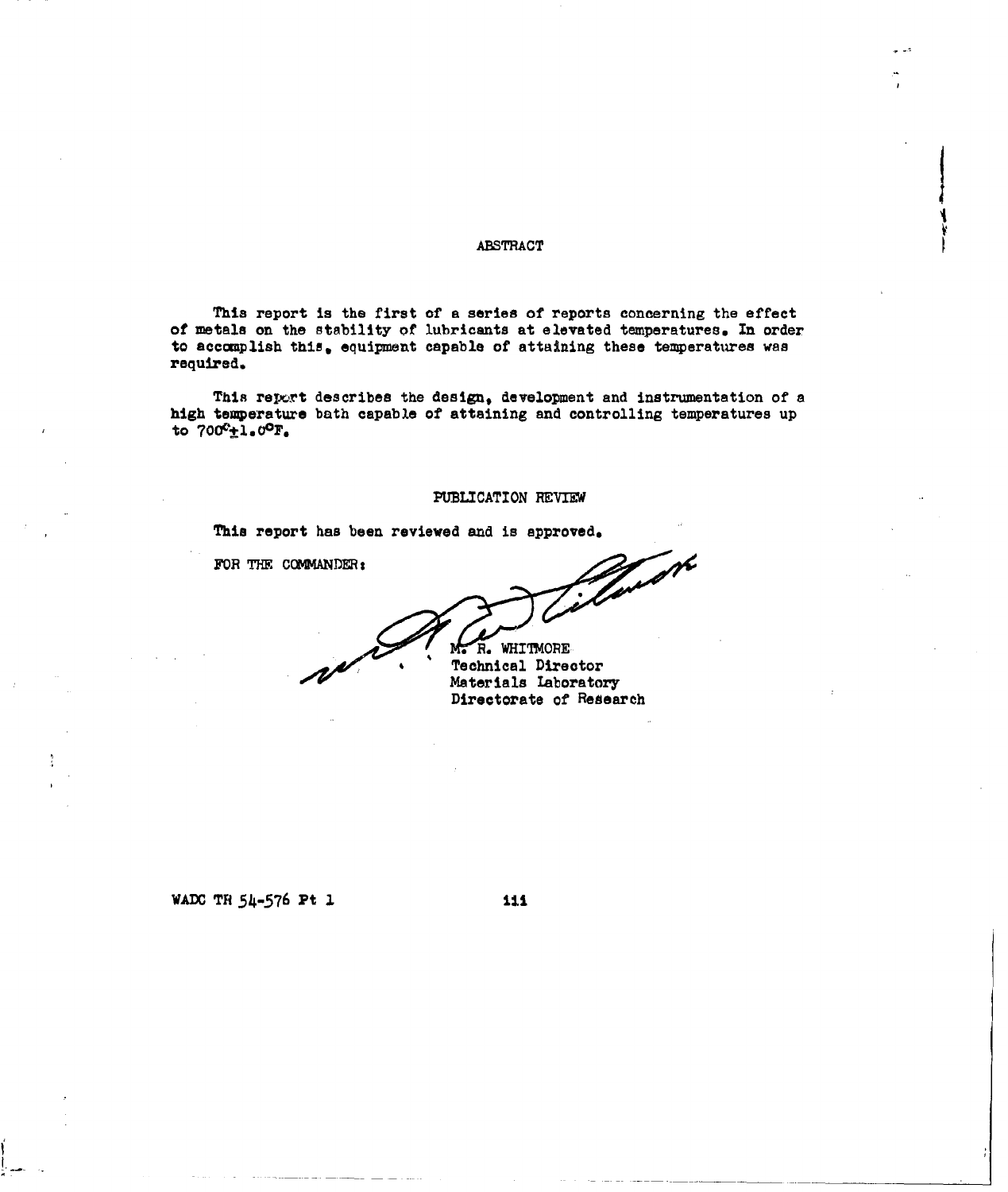#### TABLE OF CONTENTS

|                                                                             | $rac{Page}{1}$          |
|-----------------------------------------------------------------------------|-------------------------|
| II. Description of and Operational Procedure for a High<br>Temperature Bath | $\mathbf{2}$            |
| III. Conclusions                                                            | $\overline{\mathbf{3}}$ |
| IV. Bibliography                                                            |                         |

WADC TR 54-576 Pt **I** v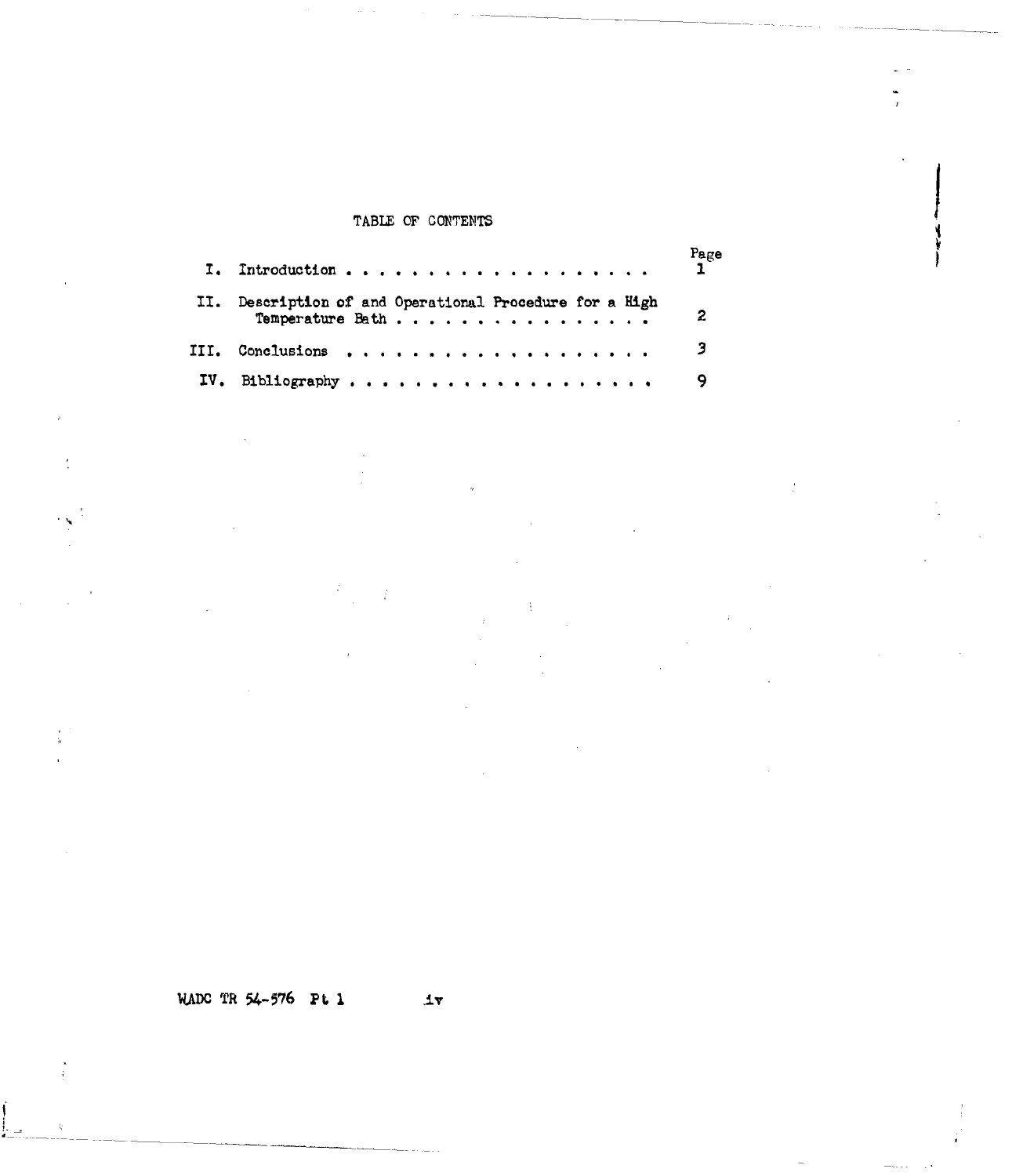#### SECTION I

 $\overline{\mathbf{I}}$ 

#### INTRODUCTI ON

Guided missiles and high speed aircraft which, due to skin friction and operating temperatures, generate extremely high temperatures during operation have been and are continuously being designed. In order to develop lubricants or fluids which will operate satisfactorily at such elevated temperatures, it is necessary to evaluate the high temperature characteristics of base materials, additives, and finished blends which may ultimately be used in such aircraft. Since flight test facilities are not yet available this can be accomplished only by laboratory procedures which may best simulate or correlate with expected operational conditions.

In order to approach this reality, high temperature laboratory equipment not available fram scientific equipment manufacturers must be devised. A bath for use in high temperature regions is discussed in this report.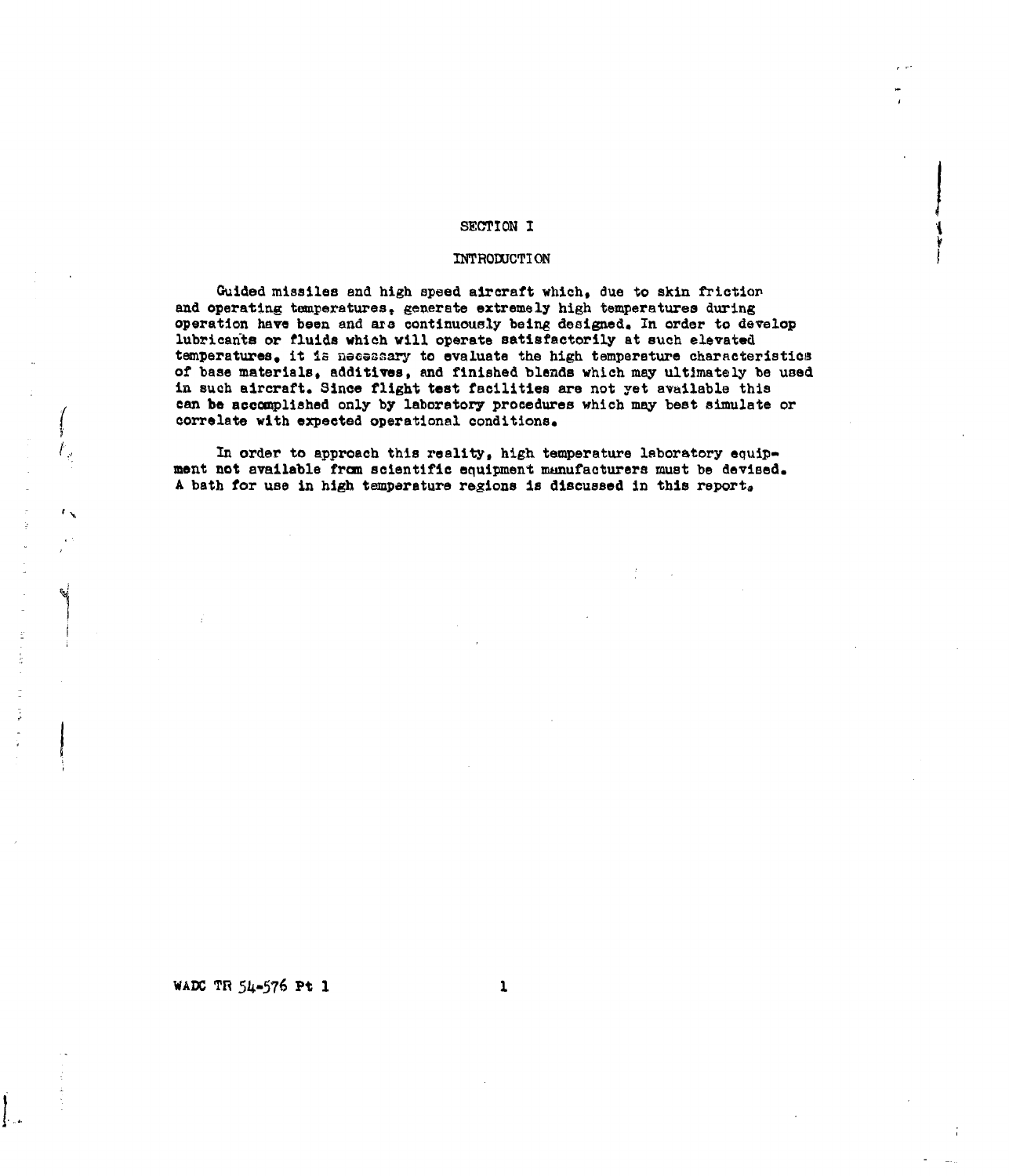#### SECTION II

## Description of and Operational Procedure for a High Temperature Bath

The bath consists of a solid cnst aluminum block with holes to receire the thermoregulator and 62 mm x 500 mm test tubes described in Federal Specification VV-L-791e, Method 5308.3, "Corrosiveness and Oxidation Stability of Light Oils" (bee Figures **1** and 2). The block is contained in an angle iron frame with **3/s** inch plate aluminum sides and bottom as shown in Figure **1.** The block is supported from the aluminum bottom byfbur solid aluminum feet which are bolted to the block. These aluminum feet rest on a  $1/4$  inch transite sheet which is in contact with the aluminum bottom. The sides and bottom are insulated by means of three inches of fiberglass which is placed between the aluminum shell and the heating block. The top of the bath is made of sandwich construction with holes to correspond and align with the holes in the block. The layers are formed using sheet transite, an air space filled with fiberglass, and a sheet of aluminum. Heat is supplied to the block by means of fifteen -- 200 watt chromalox strip heaters which are spaced evenly (three per side and bottom), See Figure 3, and fastened to the block with screws. These heaters are wired with seven strand No. 12 Rockbestos wire. The heat input is regulated by the switch arrangement shown in Figure 4. This switch system permits various series and parallel combinations. Using this arrangement, input ranging from 0 to 800 watts can be attained for each ring of four heaters. The center ring of heaters is intermittent, being controlled by a bimetallic thermoregulator placed in the center well of the block. With intermittent heating controlled by this thermoregulator and the proper combination of continuous heaters, a temperature of 400+20F can be maintained. To insure good heat transfer by means of intimate contact with the tent tubes, a low melting alloy (woodsmetal) was placed in the holes of the bath. The composition of this alloy is by weight  $50\%$ Bismuth, 25% Lead, 12.5% Tin and 12.5% Cadmium.

#### Discussion

After construction of the original equipment, preliminary tests indicated that some modifications were desirable.

In order to facilitate more rapid setting of the various desired operating temperatures of the bath, and to reduce temperature fluctuation, the bimetallic thermoregulator cited above has been

WADC TR 54-576 Pt 1 2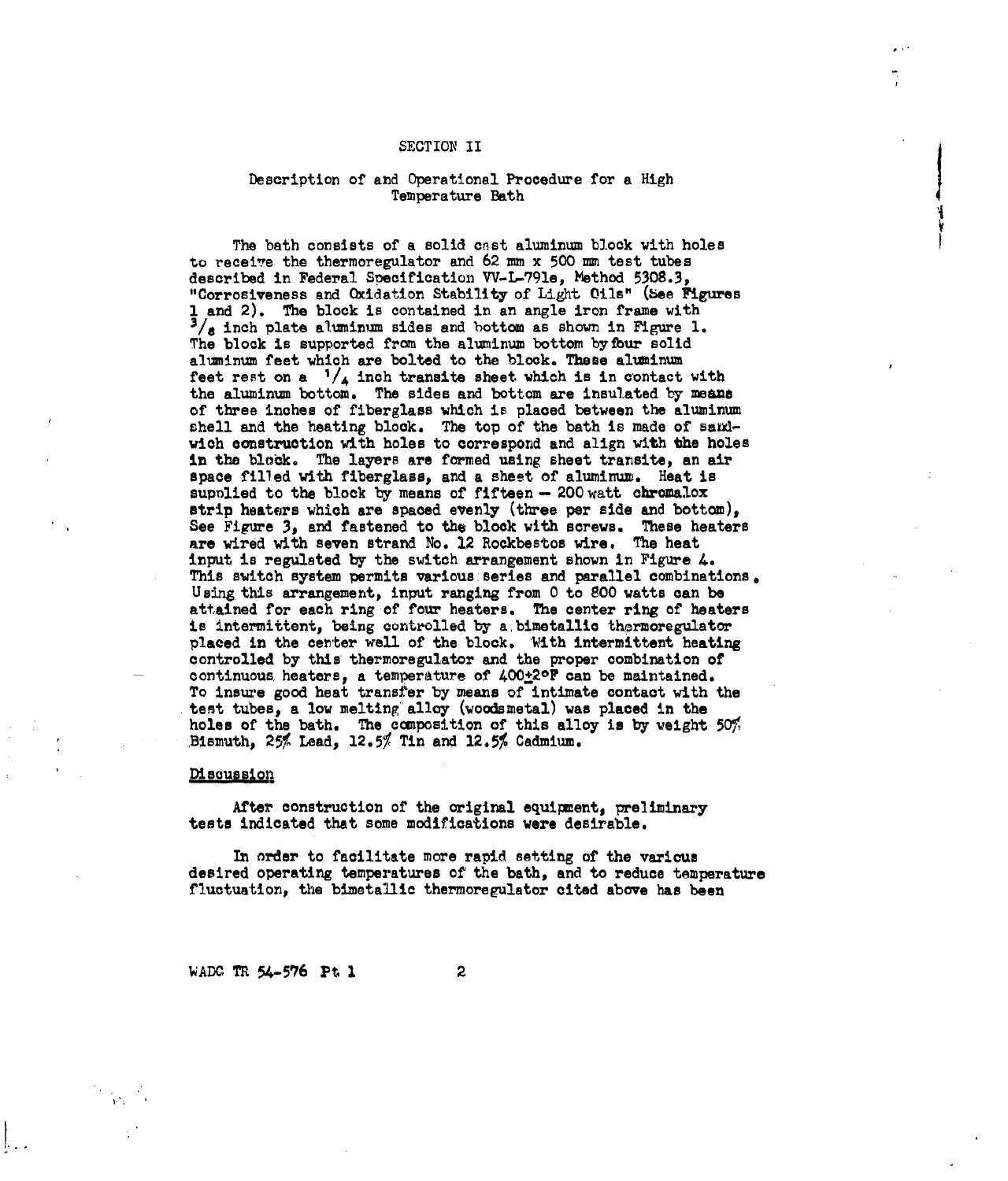replaced by an "Electronik" proportional, indicating controller, Model No. Y156 **F16P8,** manufactured **by** the Prown Instrument Company. This controller has a range of 0 to 12000F, in two ranges, with one degree seale divisions. With this equipment, the control at **4000F,, 550OF** and **0OOF** is +1.OF, and it is anticipated that the control at 10000? will be quite close to that at the low temperature s.

The bath was originally wired with 7 stvand No. 12 Rockbestos wire; however, at the higher operating temperatures, the wire oxidized at the heater terminals and the bath became inoperative. This difficulty was eliminated by outting approximately six inches from each lead and substituting ceramic insulated heavy gauge. miohrome wire for the portion removed. This niehrome lead was then connected to the heater terminals.

It was found that the original material used as the heat transfer media oxidized rapidly at the higher operating temperatures, necessitating frequent changes. Therefore, it was replaced with a low melting salt eutectic consisting of  $7\%$  by weight sodium nitrate, 401 by weight sodium nitrite and **53%** by weight potassium nitrate.

With the incorporation of these modifications, a bath enusidered satisfactory for use in evaluation studies at elevated temperatures, to **10000?** if sufficient heat capacity is available to attain this temperature, is available.

#### SECTION III

#### Conclusions

The bath described in this report is satisfactory for use in evaluation studies at elevated temperatures to **70?"1** and probably as high as 10000F providing sufficient heat capacity is available to attain this temperature.

Future work: Studies will be conducted on the lubricants now employed for high temperature applications and those anticipated for future high temperature use. These studies will be conducted at 4000F, **5500F** and 7006F under atmospheres of nitrogen and air for *48,* 96 and 168 hours while in contact with various metals, both individually and in combination, to determine the effect of metals .and temperatures on these lubricants, and the effect of the lubricants on the metals.

WADC TR 54-576 Pt 1

3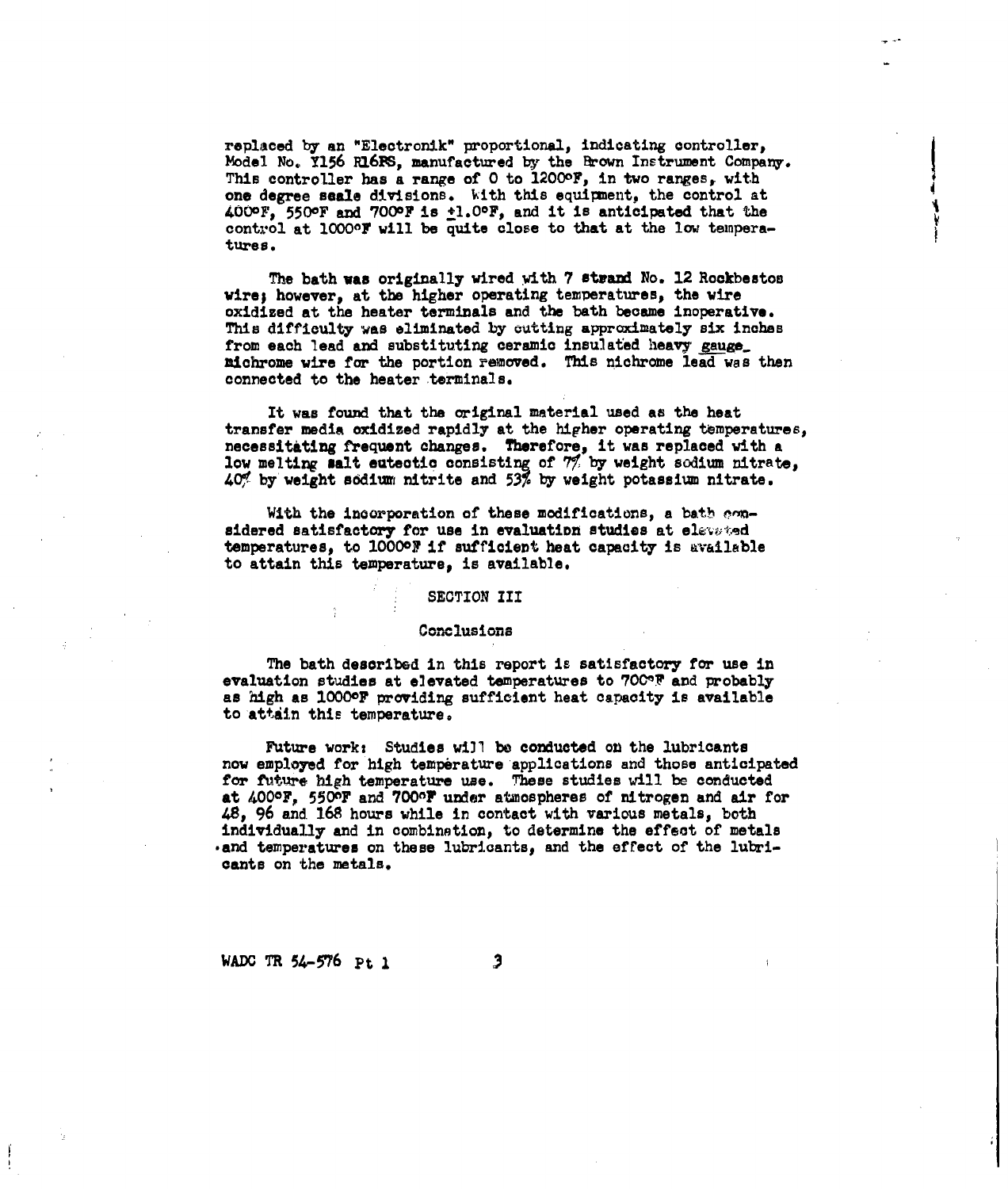

Figure **1**

Assembled Bath

WADC TR **54-576** pt **1** 4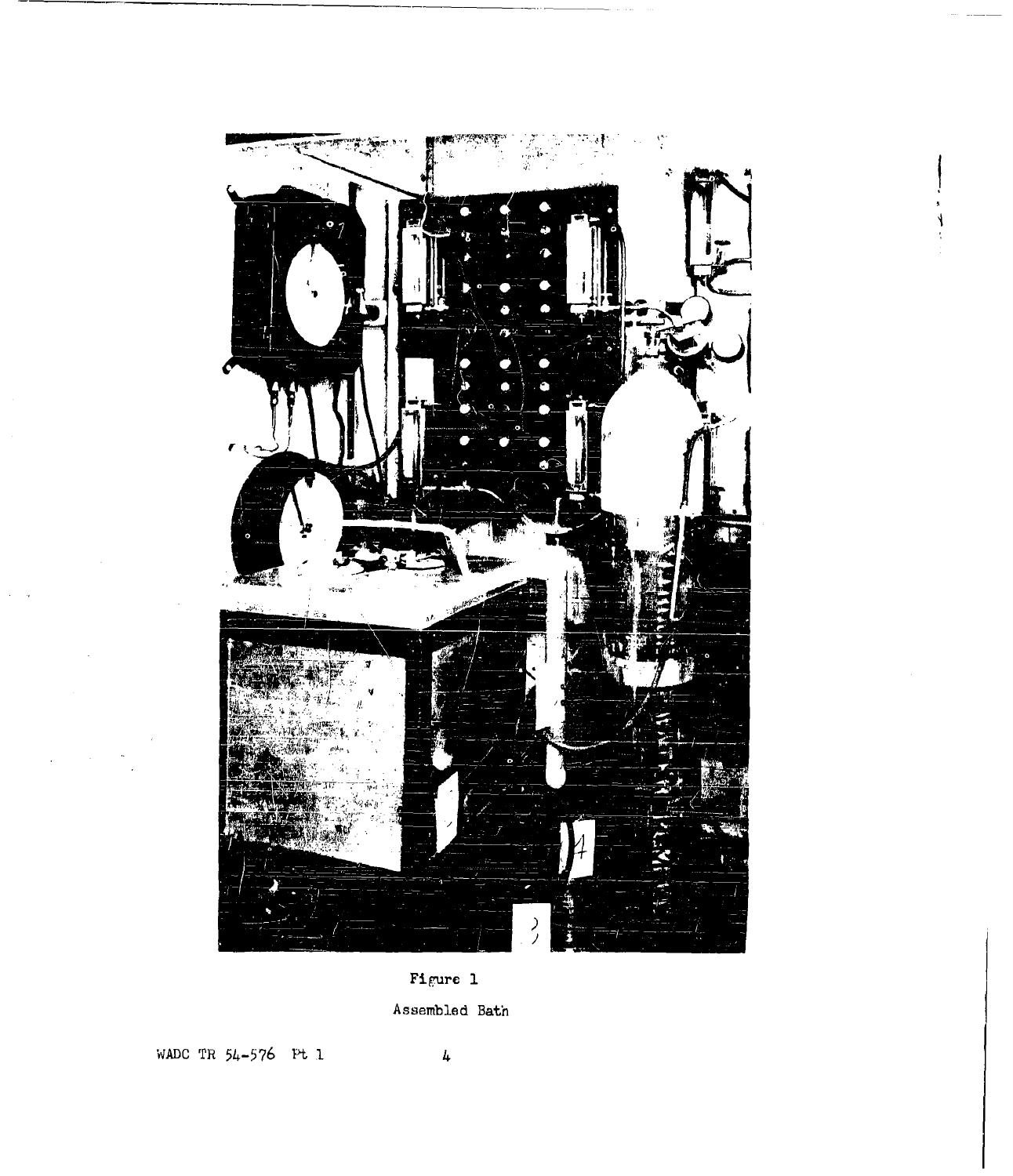#### TABLE I

#### legend for Figure 1 **I**

**1.** Panel board with indicator lights and switches shown in Figure 3 and Flowmeters, 0.9 to 9.0 liters per hour of air. ب ن  $\frac{1}{\sqrt{2}}$ 

 $\mathbf{r}$ 

- 2. Shell containing aluminum block described in **Figure** 2.
- **3.** Pressure regulstors consisting of a **100** ml. graduate with 30 ml. mercury, the open end of the Y tube extends to bottom of graduate.
- 4. Flow indicator, consistinp of graduated wash bottle with mercury as indicating fluid.
- **5.** Column of indicating drying agent.
- 6. Cylinder of waterpumped nitrogen.

 $\hat{I}$ 

in the line

 $\mathcal{F}$  .  $\frac{\pi}{\pi}$ .

#### WADC TR 54-576 Pt **1 5**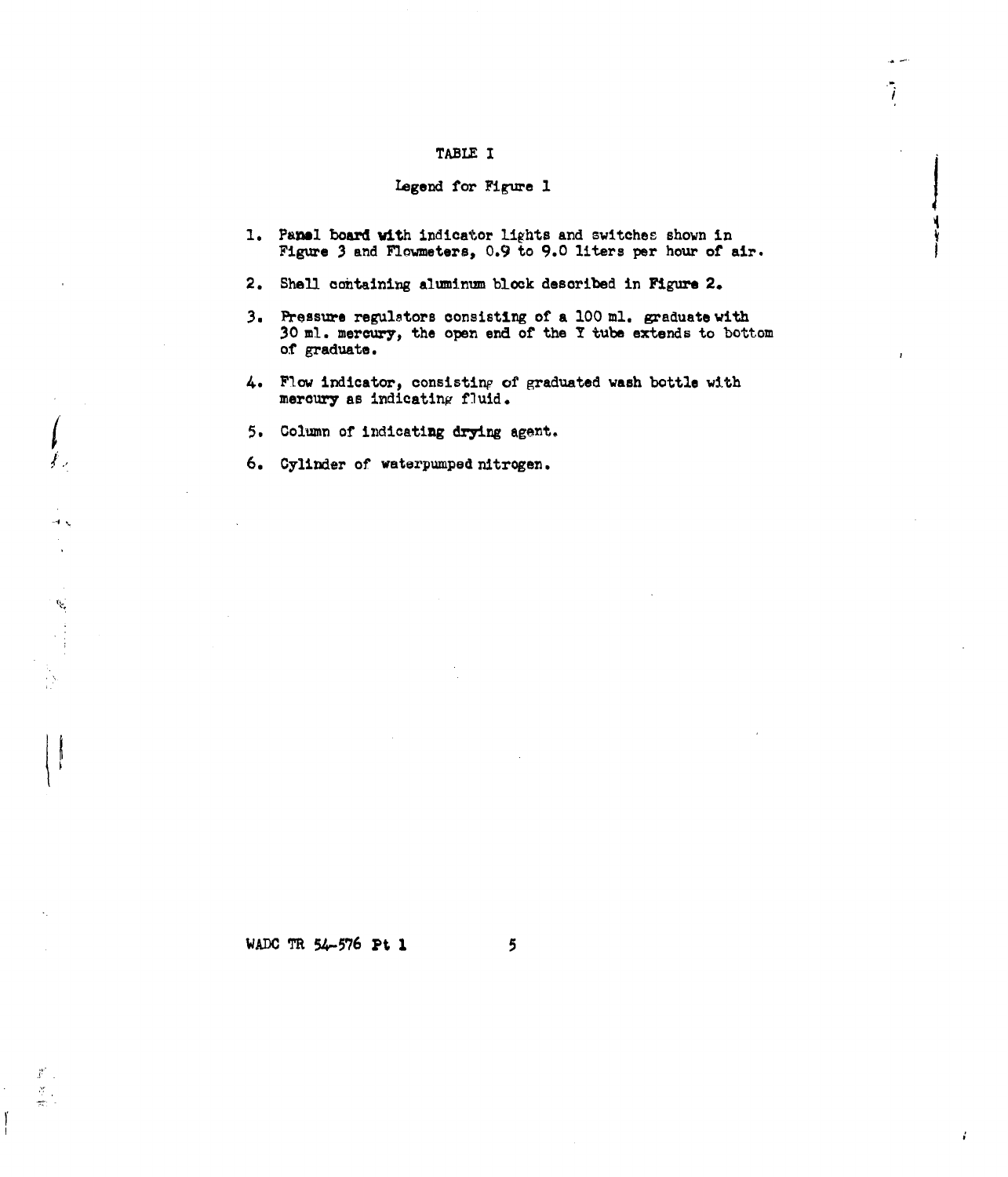

 $\frac{1}{2}$ 

 $\begin{bmatrix} 1 \\ 1 \end{bmatrix}$ 

 $\frac{\hbar}{2}$ 



**ALUMINUM** PURE COMMERCIALLY  $\overline{\sigma}$ **CAST** BATH

Figure 2. Drawing of Block

WADC TR 54-476 Pt 1

 $\ddot{\phantom{0}}$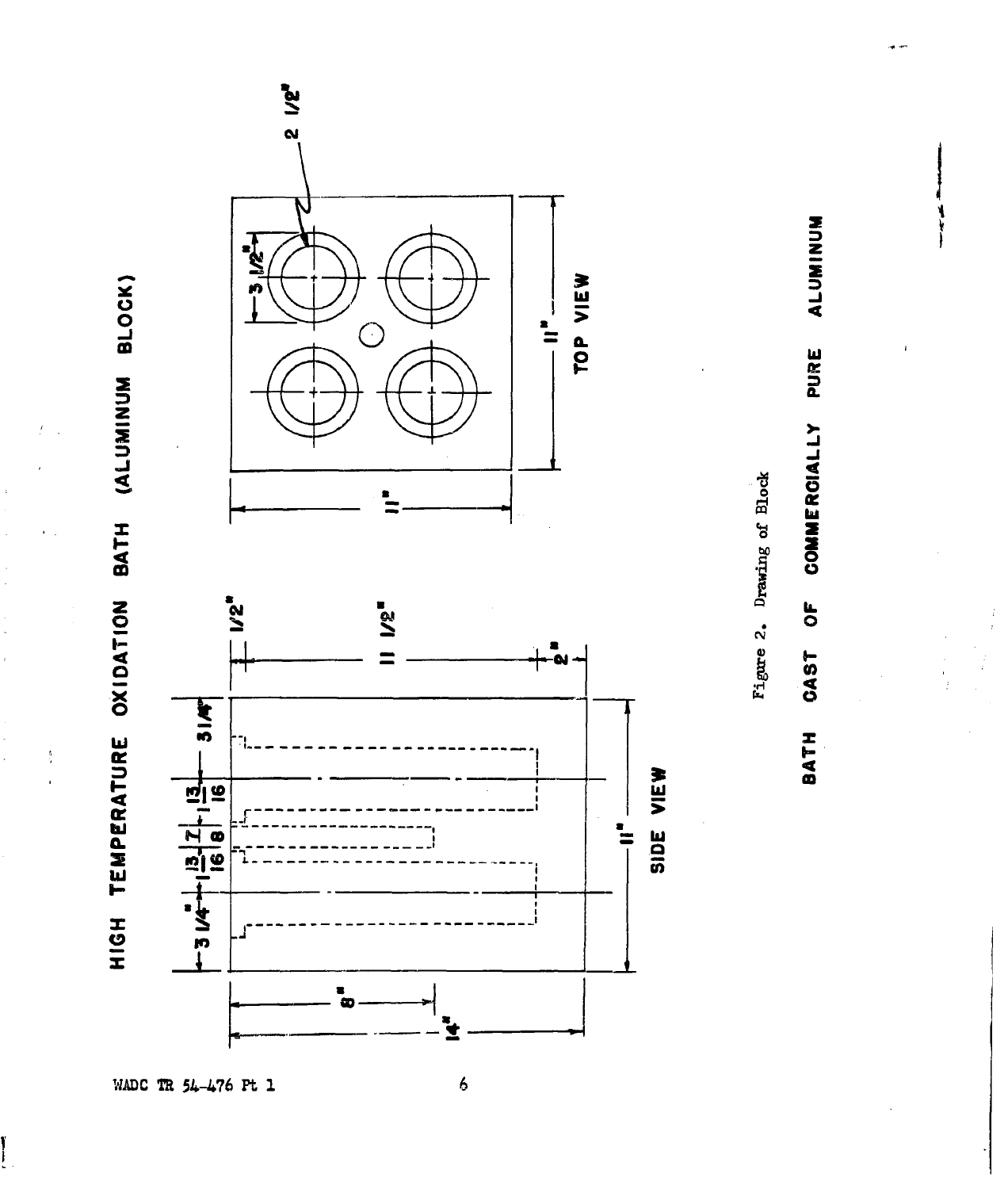



WADC TR 54-476 Pt 1

 $\tau = \frac{3}{4}$ 

 $\int$ 

Ť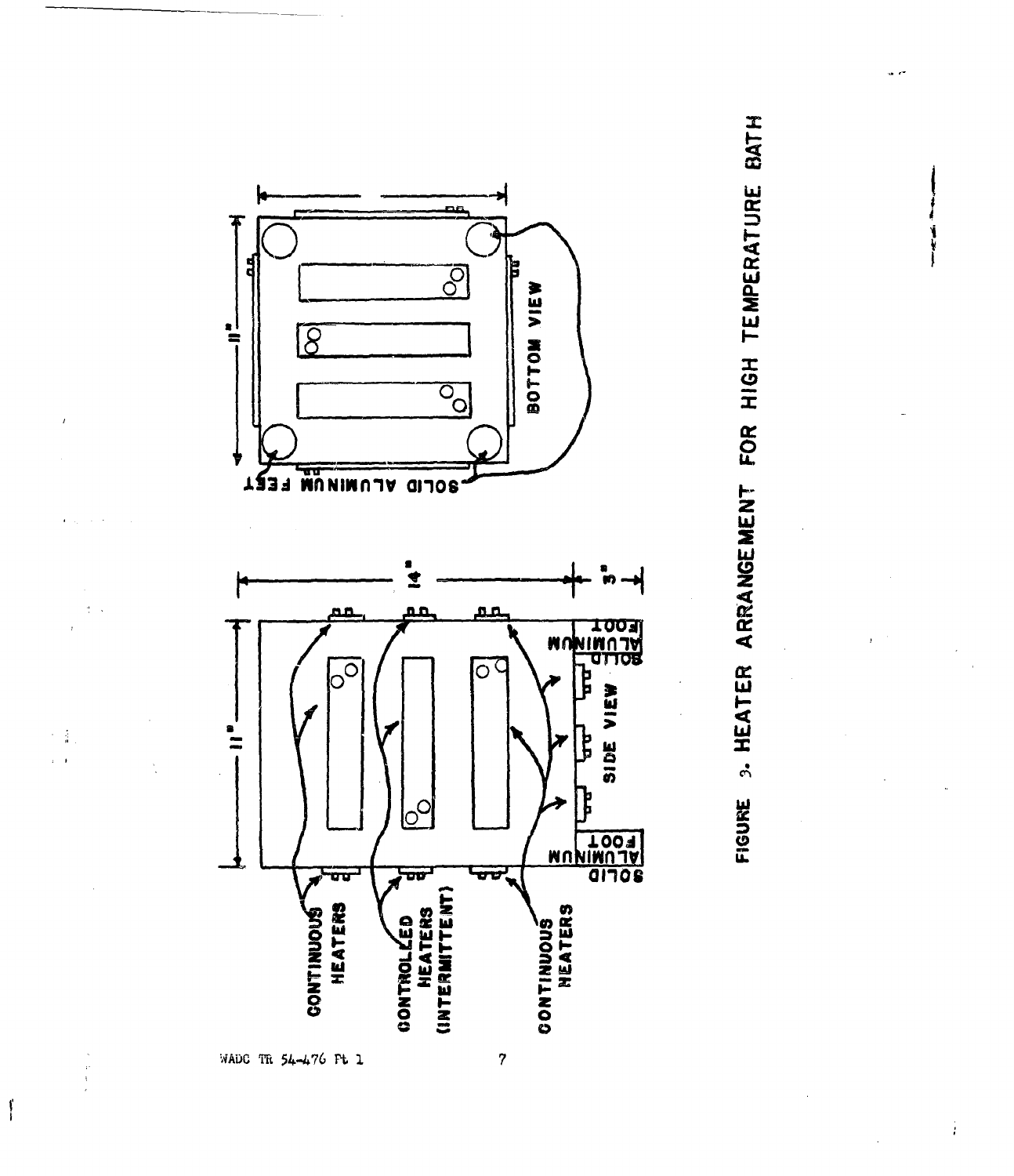

**FIGURE** 4<br>MADC TR 54-476 Pt 1

WIRING **DIAGRAM** 

 $\mathbf{f}$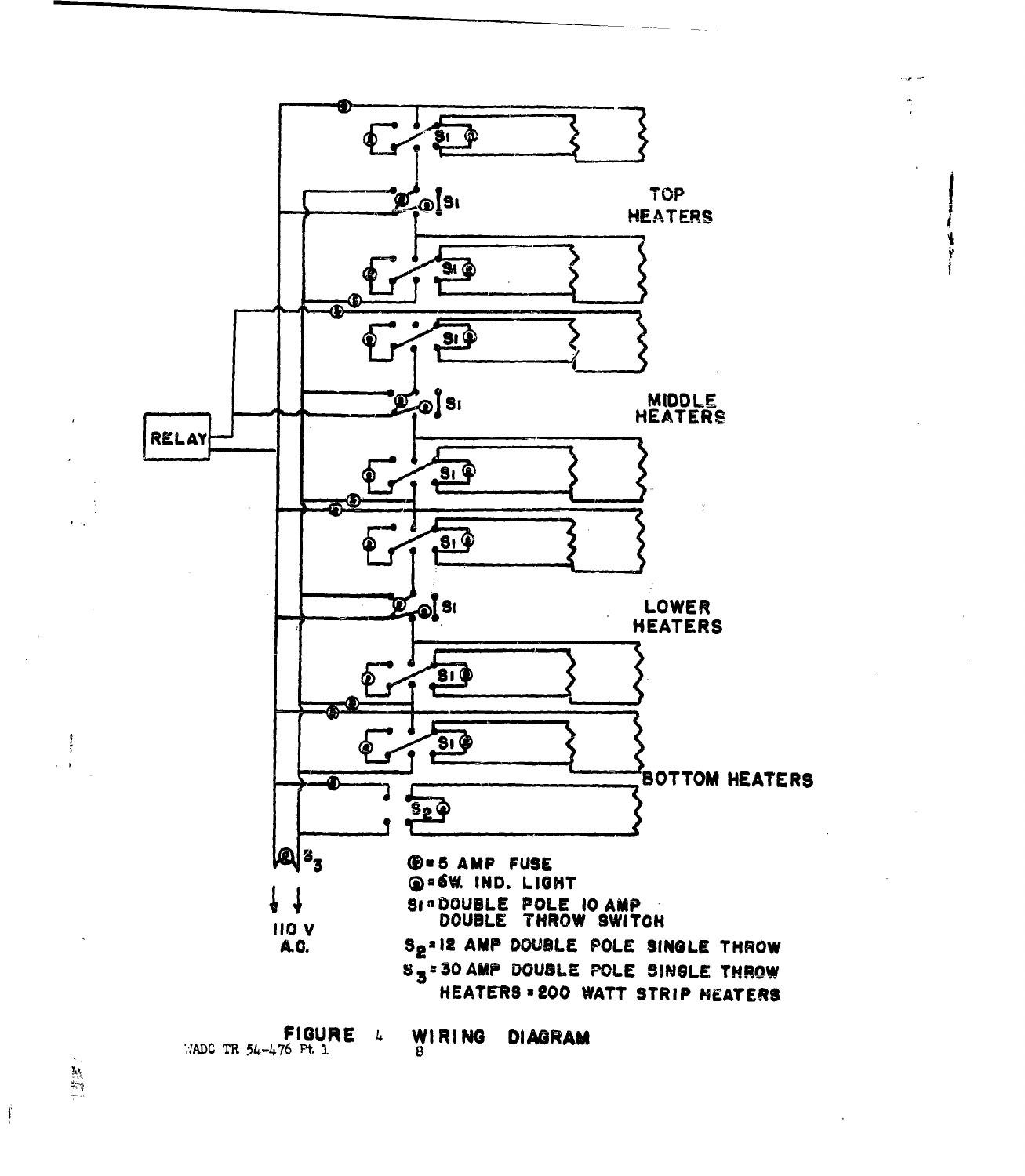#### SECTION IV

#### Bibliogranhy

Fenske, M. R., Fluids. Lubricants. Fuels and Related Materials Quarterly Progress Report Number PRL 5.5 - December 1952 for Period Ending December 1952

÷

f

Ŷ.

 $\div$ 

*WADC TR 54*-576 Pt 1 9

 $\mathcal{V}_A$ ÷

 $\mathcal{D}_\mathbf{p}$ 

 $\begin{matrix} \mathbf{1} \end{matrix}$